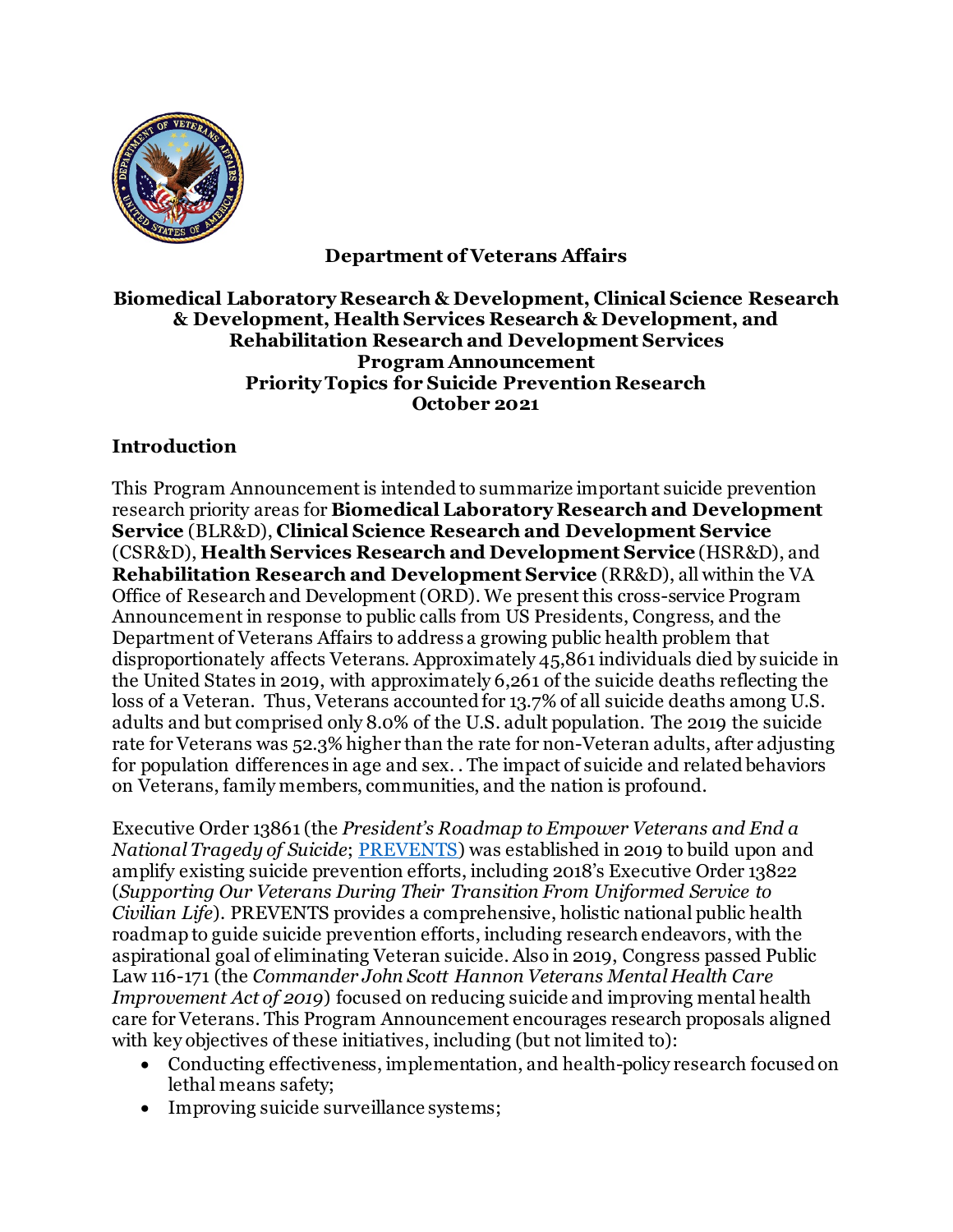- Improving identification of individual Veterans and sub-populations of Veterans at greatest risk for suicide, taking into account unique combinations of genetic, biological, behavioral, social, and environmental factors;
- Identifying, developing, or adapting interventions to meet each Veteran's unique needs and circumstances;
- Improving the speed and quality of translation of research findings into clinical practice or further-refined investigation;
- Establishing or improving data curation and data-sharing practices to facilitate efficiency and reproducibility;
- Studying effective community-based suicide prevention models and tailoring existing frameworks and toolkits for Veterans;
- Improving implementation of evidence-based suicide prevention programs delivered by professionals who encounter Veterans in non-healthcare and non-VA community settings;
- Evaluating the feasibility and effectiveness of complementary and integrative health services (e.g., yoga, meditation, posttraumatic growth program, etc.); and
- Studying the impact of living at high altitude on Veteran's suicide risk.

CSR&D, BSR&D, HSR&D, and RR&D intend to prioritize suicide-prevention research when considering applications submitted for scientific peer review through standing funding mechanisms and cycles. In addition, HSR&D [\(HX-22-005\)](https://vaww.research.va.gov/funding/rfa.cfm) and CSR&D/BSR&D [\(CX-22-027/BX-22-027\)](https://www.research.va.gov/funding/rfa.cfm) have issued targeted suicide prevention solicitations. Although all of ORD is committed to supporting the most meritorious research to advance suicide prevention, the specific ORD Service purview defines where an application should be directed. **Brief description of each service's purview and specific priorities related to suicide prevention research are below, followed by contact information for each service. Of note, review cycles and proposal requirements differ across services and RFAs. Investigators must attend closely to the specific instructions provided in each RFA.**

**BLR&D (BX):** BLR&D supports preclinical biomedical and behavioral studies of disorders and diseases of importance to the health of Veterans. The BLR&D purview includes *in vitro* and *in vivo* studies using tissue cultures, animal models, or human biological samples collected using minimally invasive procedures (blood, urine, buccal swabs) or from tissues acquired without direct contact with subjects (e.g., from tissue banks or pathology material). BLR&D also funds discovery research involving omic data, including related phenotypic data in studies of genetic risk factors, pathophysiological pathways, treatment target identification and biomarker discovery. The VA will not fund studies of human fetal tissue. The BLR&D purview does not include proposals to administer surveys or questionnaires (e.g. new clinical data collection) or perform medical procedures and treatments (including biopsies), nor does BLR&D fund observational studies. **Specific to suicide prevention, BLR&D is interested in proposals focused on animal models of suicidality, biomarkers, genetic risk factors, and other aspects of the neurobiological underpinnings of suicidality.** Although BLR&D is interested in solicitating suicide prevention research across all funding mechanisms, a specific RFA inviting early-career researchers to apply for mentored projects focused on suicide prevention can be found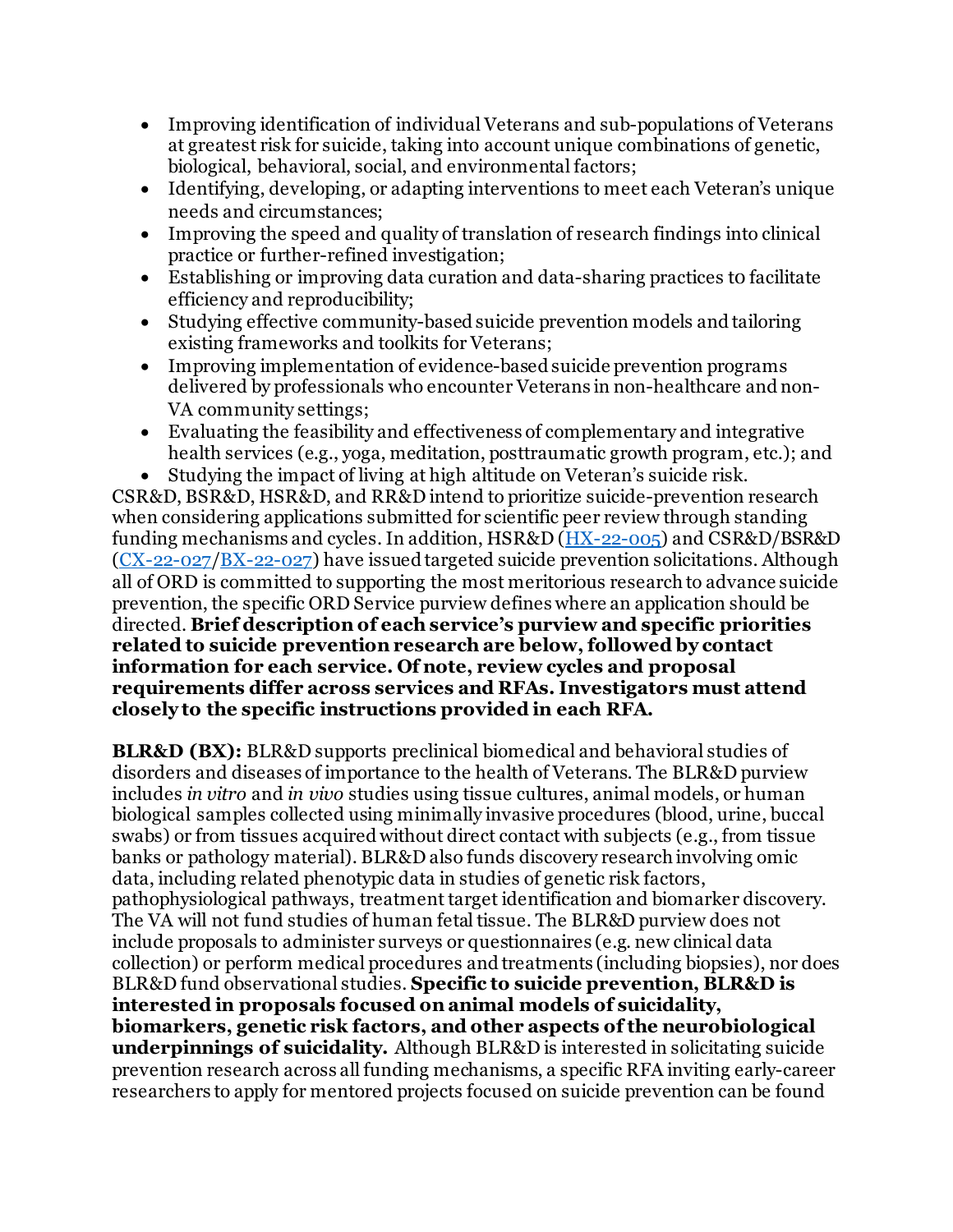here: ( $\underline{BX-22-027}$ ) The opportunity to collaborate across scientific teams is also encouraged through the collaborative/linked Merit Program opportunity. **CONTACT** for further information[: VHABLR&D-CSR&D@va.gov](mailto:VHABLRD-CSRD@va.gov)

**CSR&D:** CSR&D funds clinical, behavioral, and epidemiological research on disorders and diseases — including suicide and related behaviors — of importance to the health of Veterans. Research supported by CSR&D includes interventional, experimental, and observational studies with human beings as the unit of examination. Applications that involve administration of survey instruments or questionnaires, the collection of medical histories from research subjects and/or performing medical procedures, psychosocial interventions, or treatment regimens with the intent of reducing the rate of suicide are of interest. **Although eligible applicants are encouraged to submit innovative or highly impactful clinical prevention and intervention proposals related to all aspects of suicide prevention that fall within its purview, CSR&D has identified two specific priority areas. First, proposals focused on approaches to reducing access to, or improving the safety around, lethal means used for suicide are encouraged. Second, CSR&D is interested in research focused on elucidating the impact of COVID-19 on suicide risk, as well as research that will inform and/or improve suicide prevention efforts in the context of the pandemic.** CSR&D released an RFA soliciting applications for mentored suicide prevention projects from early-career VA researchers [\(CX-22-027\)](https://www.research.va.gov/funding/rfa.cfm), although the service intends to prioritize suicide prevention research through all standing funding mechanisms and cycles. The opportunity to collaborate across scientific teams is also encouraged through the collaborative/linked Merit Program opportunity.

**CONTACT** for further information[: VHABLR&D-CSR&D@va.gov](mailto:VHABLRD-CSRD@va.gov)

**HSR&D:** HSR&D's mission is to advance knowledge and promote innovations in quality, effectiveness, efficiency, cost, and accessibility of health services to improve the health and care of Veterans. A central component of this mission is supporting health services research with the potential to reduce Veteran suicides. **HSR&D is particularly interested in research focused on Veteran groups at high-risk for suicidal thoughts and behaviors (e.g., Veterans who made prior suicide attempts, older Veterans, OEF/OIF/OND Veterans, Veterans experiencing homelessness, etc.) and studies addressing Veteran suicide during the first year following discharge from military service.** For more information regarding HSR&D's suicide-related research priorities, please see the service's [Targeted](https://vaww.research.va.gov/funding/rfa.cfm)  [Solicitation for Service Directed Research on Veteran Suicide Prevention](https://vaww.research.va.gov/funding/rfa.cfm) an[d Suicide](https://www.hsrd.research.va.gov/HSRD-Suicide-Prevention-Roadmap.pdf)  [Prevention Roadmap.](https://www.hsrd.research.va.gov/HSRD-Suicide-Prevention-Roadmap.pdf) HSR&D also is accepting proposals for suicide prevention studies via the standard merit and pilot study funding mechanisms. HSR&D prioritizes the inclusion of patient, caregiver, provider, and/or manager perspectives, either by direct solicitation (as appropriate) or by leveraging relevant databases available for this purpose. HSR&D is interested in observational, effectiveness, implementation (including hybrid designs), population-based, community-level, and measurementrelated studies for suicide prevention and treatments among Veterans. **CONTACT** for further information[: vhacoscirev@va.gov](mailto:vhacoscirev@va.gov)